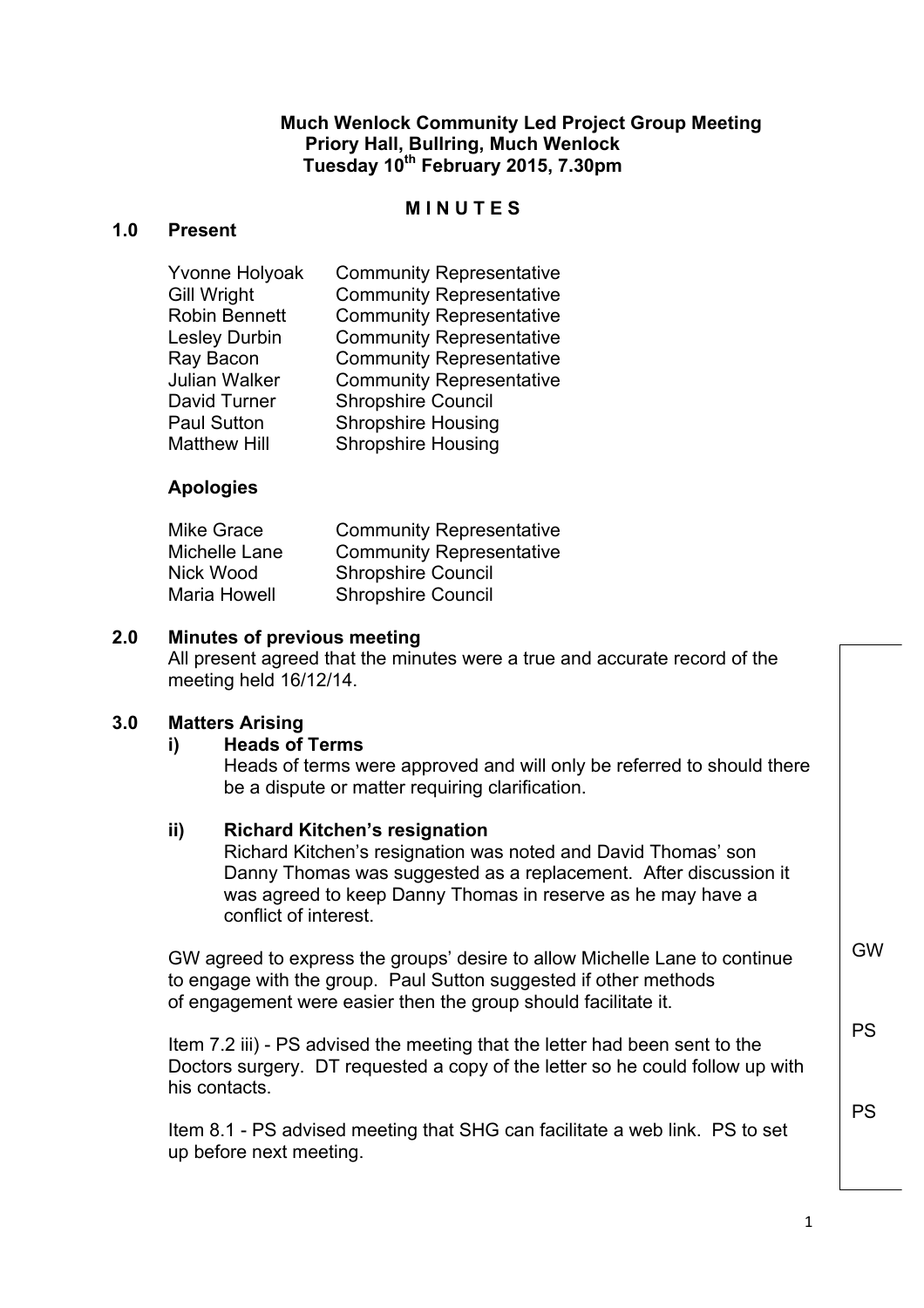| 4.0<br>4.1 | <b>Progress on assessed sites</b><br>MH gave an overview on passivhaus architects and how necessary SHG<br>selection was. MH confirmed appointment of Archihaus.                                                                                                                                                                                                                                      |           |
|------------|-------------------------------------------------------------------------------------------------------------------------------------------------------------------------------------------------------------------------------------------------------------------------------------------------------------------------------------------------------------------------------------------------------|-----------|
| 4.2        | MH briefed meeting on Parr site and restrictions including footpath and 11kv<br>electricity cable and the site visit planned on 16/02/15.                                                                                                                                                                                                                                                             | MH        |
| 4.3        | MH briefed meeting on Breakwell site and restrictions on highway, location<br>away from town and limitation of services. A date to be set for architect to<br>visit site.                                                                                                                                                                                                                             | MH        |
| 4.4        | LD and GW informed meeting that they had visited the sites and were<br>concerned about increased vehicle movement due to school traffic along<br>Sheinton Road. Concerns were noted.                                                                                                                                                                                                                  |           |
| 5.0<br>5.1 | <b>Progress on reserved sites</b><br>The letter from Wenlock Estates was noted and sites 16, 17 and 18 were<br>removed from reserved list.                                                                                                                                                                                                                                                            |           |
| 5.2        | Site 12 Willey Estates is still to be pursued.                                                                                                                                                                                                                                                                                                                                                        | MН        |
| 5.3        | DT briefed on knowledge on Pinefields exact position, need brief from<br>Shropshire Council. PS and MH to keep watching brief.                                                                                                                                                                                                                                                                        | PS/<br>MH |
| 5.4        | Suggestions that David Thomas' land at Bourton Road and Tony Craig site<br>and site 14 (Miners) be progressed and added to reserve list.                                                                                                                                                                                                                                                              | <b>MH</b> |
| 6.0        | <b>Persimmon site/Wenlock Estates</b><br>Persimmon site - PS lead a discussion on Persimmon presentation to Much<br>Wenlock TC and in particular the impact of Persimmon submitted a planning<br>application, their presentation being in PS opinion strategically astute (opinion<br>not shared by all at meeting). Agreed to not approach Persimmon as<br>reputational risk to Community Led Group. |           |
| 7.0        | <b>Town Council</b><br>A debate was held on when to engage. Agreed to review after April meeting.                                                                                                                                                                                                                                                                                                     | <b>PS</b> |
| 8.0        | <b>West Mercia Fire Service update</b><br>No progress                                                                                                                                                                                                                                                                                                                                                 |           |
| 9.0        | <b>Community Issues Register</b><br><b>Town Council Community Development Trust</b><br>i)<br>No progress                                                                                                                                                                                                                                                                                              |           |
| 10.0       | Date of next and future meetings<br>14 <sup>th</sup> April<br>$9th$ June<br>1 <sup>st</sup> September<br>13 <sup>th</sup> October                                                                                                                                                                                                                                                                     |           |
|            | $\overline{2}$                                                                                                                                                                                                                                                                                                                                                                                        |           |